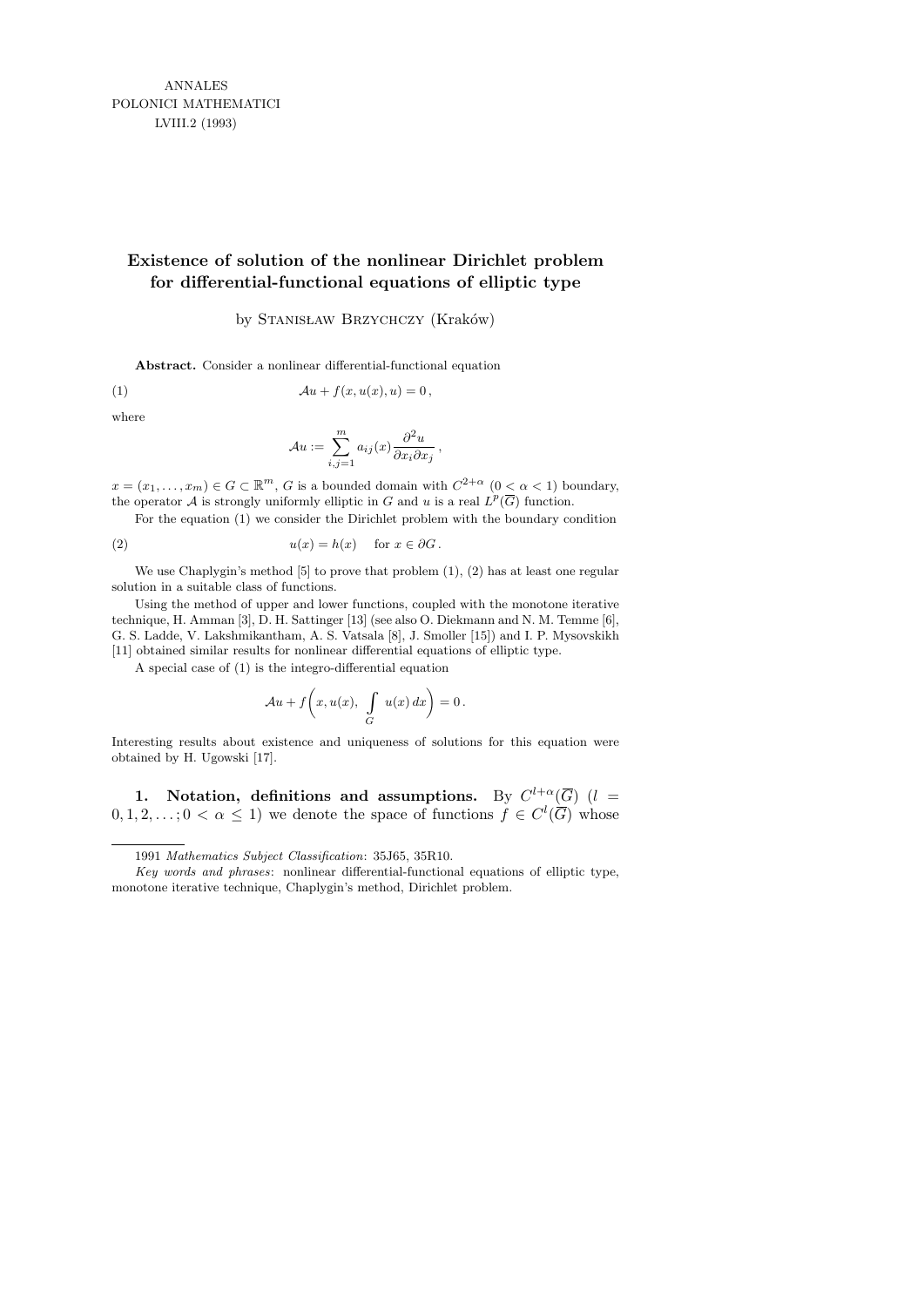derivatives of order  $l$  are Hölder continuous with finite norm

$$
|f|_{l+\alpha} = \sup_{\substack{x \in G \\ |k| \le l}} |D^k f(x)| + \sup_{\substack{x, y \in G \\ |k| = l, x \ne y}} \frac{|D^k f(x) - D^k f(y)|}{\|x - y\|^{\alpha}}
$$

,

.

where  $||x||^2 = \sum_{i=1}^m x_i^2$ .

By  $H^{m,p}(G)$   $(p \geq 1)$  we denote the Sobolev space (see [1]) defined in the following way:  $\overline{H^{m,p}}(G)$  is the space of all functions f having weak derivatives  $D^{\beta} f \in L^p(G)$  for all  $|\beta| \leq m$  with finite norm

$$
||f||_{m,p} = \left(\sum_{|k| \le m} \int_{G} |D^{k} f(x)|^{p} dx\right)^{1/p}
$$

We assume that the operator  $A$  (see the abstract) is strongly uniformly elliptic, i.e., there is a  $\mu > 0$  such that

$$
\sum_{i,j=1}^{m} a_{ij}(x)\xi_i \xi_j \ge \mu ||\xi||^2
$$

for all  $x \in G$  and  $\xi = (\xi_1, \ldots, \xi_m) \in \mathbb{R}^m$ .

Moreover, we assume that  $a_{ij} \in C^{0+\alpha}(\overline{G})$  and  $a_{ij} = a_{ji}$   $(i, j = 1, \ldots, m)$ . The boundary  $\partial G$  is assumed to be of class  $C^{2+\alpha}$ , i.e., a finite union of  $C^{2+\alpha}$ surfaces.

We assume that  $h \in C^{2+\alpha}(\partial G)$ , i.e., there is an  $h \in C^{2+\alpha}(\overline{G})$  such that  $\tilde{h}(x) = h(x)$  for all  $x \in \partial G$ .

A function u is called *regular* in  $\overline{G}$  if  $u \in C^0(\overline{G}) \cap C^2(G)$ .

Functions u and v regular in  $\overline{G}$  and satisfying the systems of inequalities

(3) 
$$
\begin{cases} \mathcal{A}u + f(x, u(x), u) \ge 0 & \text{for } x \in G, \\ u(x) \le h(x) & \text{for } x \in \partial G, \end{cases}
$$

(4) 
$$
\begin{cases} Av + f(x, v(x), v) \le 0 & \text{for } x \in G, \\ v(x) \ge h(x) & \text{for } x \in \partial G, \end{cases}
$$

are called a *lower* and an *upper functions* for problem (1), (2) in  $\overline{G}$ , respectively.

ASSUMPTION A. We assume that there exists at least one pair  $u_0, v_0$  of lower and upper functions for problem (1), (2) in  $\overline{G}$  such that

$$
u_0(x) \le v_0(x)
$$
 for  $x \in \overline{G}$ .

Let  $u_0, v_0$  be lower and upper functions for problem (1), (2) in  $\overline{G}$ . Define

$$
K = \{(x, y, s) : x \in \overline{G}, y \in [m_0, M_0], s \in \langle u_0, v_0 \rangle\},\
$$

where

$$
m_0 = \min_{x \in \overline{G}} u_0(x), \quad M_0 = \max_{x \in \overline{G}} v_0(x)
$$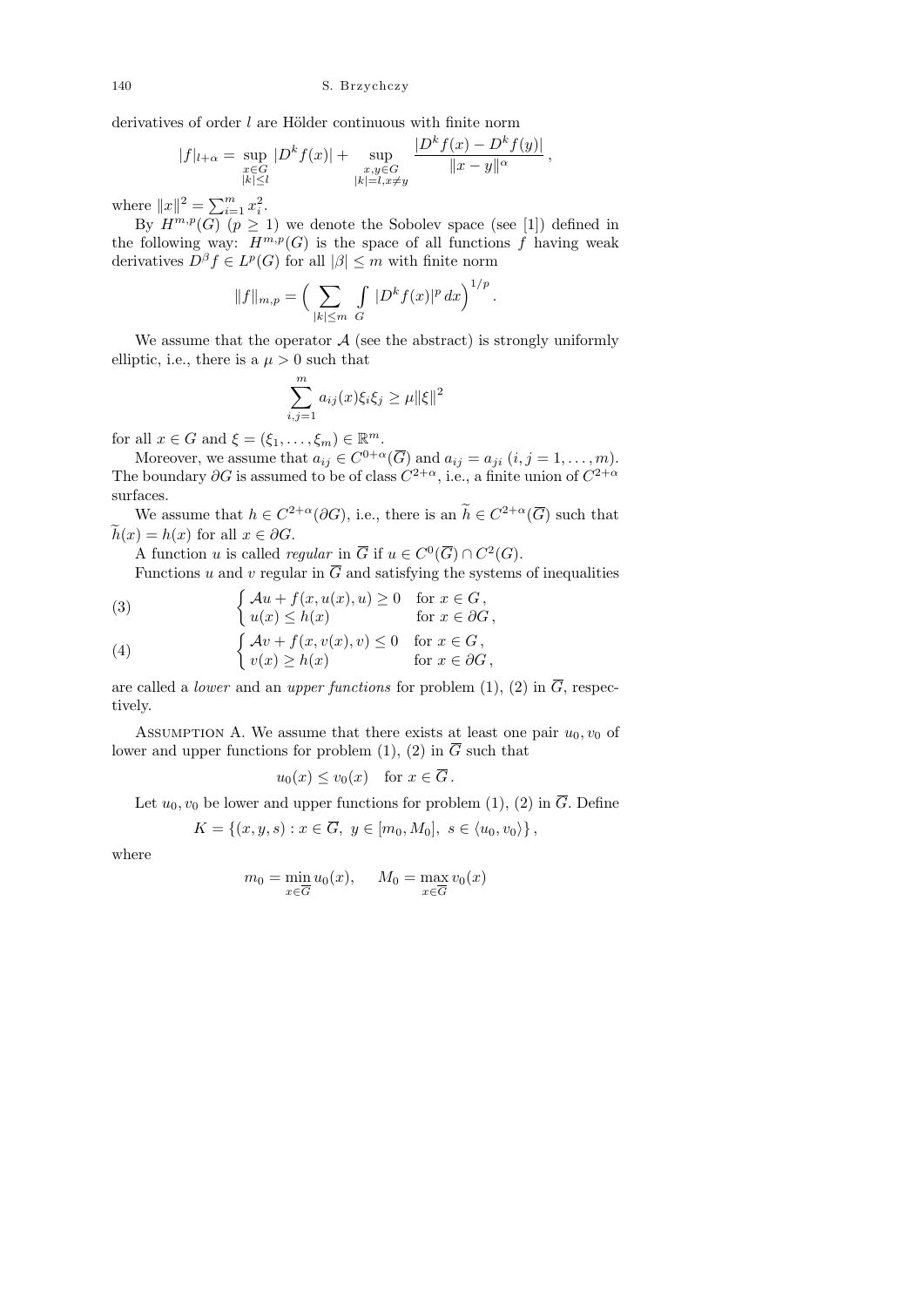and  $\langle u_0, v_0 \rangle$  is the segment

$$
\langle u_0, v_0 \rangle := \{ s \in L^p(G) : u_0(x) \le s(x) \le v_0(x) \text{ for } x \in G \}.
$$

We assume that  $f : \mathbb{R}^m \times \mathbb{R} \times L^p \ni (x, y, s) \mapsto f(x, y, s) \in \mathbb{R}$  satisfies in  $K$  the following assumptions:

(a)  $f(\cdot, y, s) \in C^{0+\alpha}(\overline{G})$  for  $y \in [m_0, M_0], s \in \langle u_0, v_0 \rangle$ ,

(b)  $f(x, \cdot, \cdot)$  is continuous for  $x \in \overline{G}$ ,

(c) the derivative  $\partial f / \partial y$  exists and is continuous, and

$$
\left| \frac{\partial f}{\partial y}(x, y, s) \right| \le c_0 \quad \text{in } K
$$

where  $c_0 > 0$  is a constant,

(d)  $f$  is increasing with respect to  $s$ .

2. Main results. Throughout this paper we assume all assumptions of the first section to hold.

THEOREM 1. The problem  $(1)$ ,  $(2)$  has at least one regular solution u such that

$$
u_0(x) \le u(x) \le v_0(x)
$$
 for  $x \in \overline{G}$ .

Before going into the proof of the theorem we establish some lemmas and make a few remarks.

From assumption (c) it follows that for  $k > c_0$ ,

(5) 
$$
\frac{\partial f}{\partial y} + k > 0 \quad \text{in } K.
$$

Let  $\beta$  be a sufficiently regular function defined on  $\overline{G}$ . Denote by  $\mathcal P$  the operator  $P : \beta \mapsto \gamma = P\beta$ , where  $\gamma$  is the (supposedly unique) solution of the boundary value problem

(6) 
$$
\begin{cases} (\mathcal{A} - k\mathcal{I})\gamma = -[f(x, \beta(x), \beta) + k\beta(x)] & \text{in } G, \\ \gamma(x) = h(x) & \text{on } \partial G. \end{cases}
$$

The operator P is the composition of the nonlinear operator  $\mathcal{F} : \beta \mapsto \delta$ , where

(7) 
$$
\mathcal{F}\beta(x) := -[f(x,\beta(x),\beta) + k\beta(x)] = \delta(x)
$$

and the linear operator  $\mathcal{G} : \delta \mapsto \gamma$ , where  $\gamma$  is the (supposedly unique) solution of the linear problem

(8) 
$$
\begin{cases} (\mathcal{A} - k\mathcal{I})\gamma = \delta(x) & \text{in } G, \\ \gamma(x) = h(x) & \text{on } \partial G. \end{cases}
$$

 $F$  is the Nemytskiı̆ operator. It is sometimes also called the superposition operator, composition operator, or substitution operator. More information about it can be found in [4].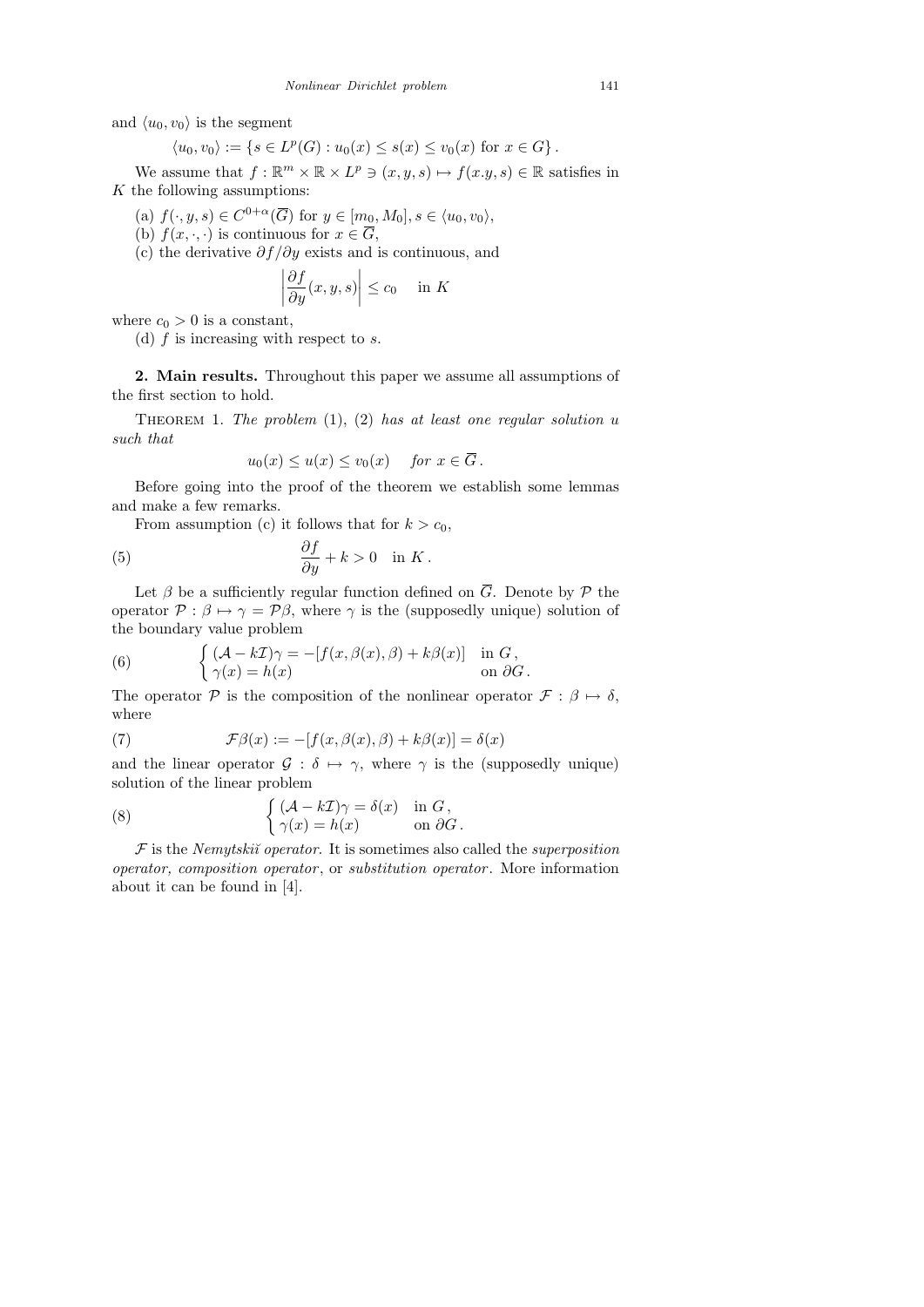LEMMA 1. (i) F maps  $C^{0+\alpha}(\overline{G})$  into  $C^{0+\alpha}(\overline{G})$  and is a bounded and continuous operator between these spaces.

(ii) P maps  $C^{0+\alpha}(\overline{G})$  into  $C^{0+\alpha}(\overline{G})$  and is compact.

P r o o f. Assumption (c) implies that  $f$  satisfies the Lipschitz condition with respect to  $y$ . Therefore arguing as in [8, 7] we get (i).

Since the operator A is strongly uniformly elliptic,  $a_{ij} \in C^{0+\alpha}(\overline{G})$ , the domain G is bounded,  $\partial G \in C^{2+\alpha}$ ,  $h \in C^{2+\alpha}(\partial G)$  and  $\delta \in C^{0+\alpha}(\overline{G}),$ by the Schauder theorem [14] (see [9]) problem (8) has a unique solution  $\gamma \in C^{2+\alpha}(\overline{G})$  such that

(9) 
$$
|\gamma|_{2+\alpha} \leq c_1(|\delta|_{0+\alpha} + |h|_{2+\alpha}),
$$

where  $c_1 > 0$  is independent of  $\delta$  and  $h$ .

We define a constant operator  $\mathcal{G}_1: C^{0+\alpha}(\overline{G}) \to C^{2+\alpha}(\overline{G})$  by denoting, for every  $h \in C^{0+\alpha}(\overline{G})$ , by  $\mathcal{G}_1(h)$  the unique solution of problem (8) with  $\delta(x) = 0$  in  $\overline{G}$ .

Similarly, we define a linear operator  $\mathcal{G}_2$ :  $C^{0+\alpha}(\overline{G}) \to C^{2+\alpha}(\overline{G})$  by denoting, for every  $\delta \in C^{0+\alpha}(\overline{G})$ , by  $\mathcal{G}_2(\delta)$  the unique solution of problem (8) with  $h(x) = 0$  on  $\partial G$ .

It is easy to see that  $\mathcal{G}(\delta) = \mathcal{G}_1(h) + \mathcal{G}_2(\delta)$ . It follows from (9) that  $\mathcal{G}_2$  is continuous. Consequently, since  $\mathcal{G}_1$  is constant with respect to  $\delta$ ,  $\mathcal{G}$  is continuous. Thus the operator

$$
\mathcal{G} \circ \mathcal{F}: C^{0+\alpha}(\overline{G}) \to C^{2+\alpha}(\overline{G})
$$

is bounded and continuous.

Since  $\partial G \in C^{2+\alpha}$ , the identity operator

$$
\mathcal{I}: C^{2+\alpha}(\overline{G}) \to C^{0+\alpha}(\overline{G})
$$

is compact (see [19]). Hence the operator

$$
\mathcal{P} = \mathcal{I} \circ \mathcal{G} \circ \mathcal{F} : C^{0+\alpha}(\overline{G}) \to C^{0+\alpha}(\overline{G})
$$

is compact. This completes the proof of Lemma 1.

LEMMA 2. (i) F induces a bounded and continuous operator  $L^p(G) \to$  $L^p(G)$ .

(ii) P induces a compact operator  $L^p(G) \to L^p(G)$ .

P r o o f. Recall that G is bounded and f satisfies assumptions (a)–(c). Assumption  $(c)$  implies that  $f$  satisfies the Lipschitz condition with respect to y. Therefore arguing as in [18, 7] (see also [16]) we conclude that  $\mathcal F$ maps  $L^p(G)$  into  $L^p(G)$ . Hence the nonlinear operator  $\mathcal F$  is bounded and continuous.

If  $\delta \in L^p(G)$ , then using the Agmon–Douglis–Nirenberg theorem [2] (see [9]) and repeating the same arguments as in the proof of Lemma 1, we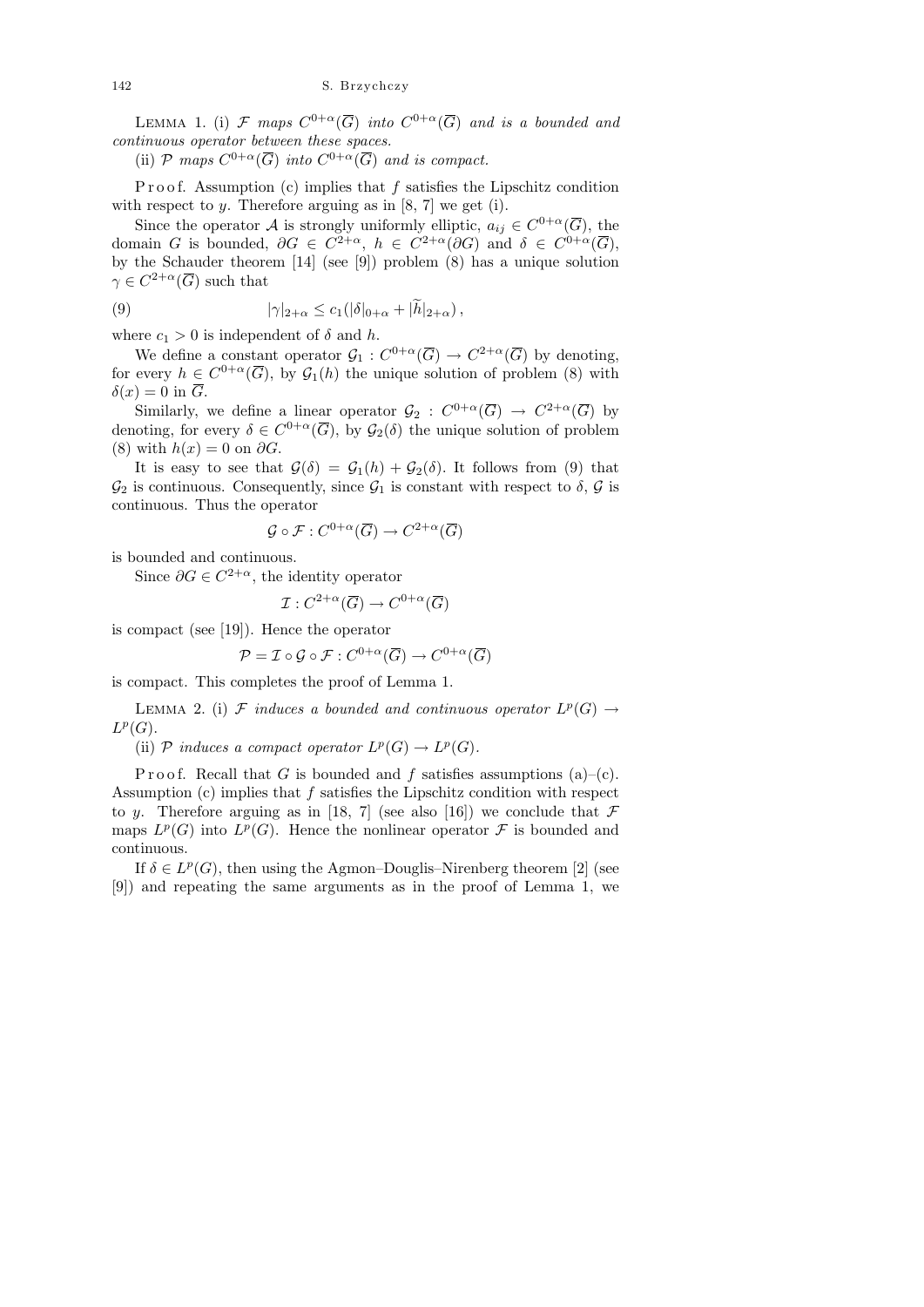can show that problem (8) has a unique weak solution  $\gamma \in H^{2,p}(G)$ , which satisfies

(10) 
$$
||u||_{2,p} \leq c_2(||\delta||_{L^p} + ||h||_{2,p}),
$$

where  $c_2 > 0$  and  $c_2$  does not depend on  $\delta$  and h. Hence

$$
\mathcal{G}: L^p(G) \to H^{2,p}(G).
$$

By (10) and using a similar argument to the proof of Lemma 1 one can show that the operator G is continuous. Thus  $\mathcal{G} \circ \mathcal{F} : L^p(G) \to H^{2,p}(G)$  is bounded and continuous. Since the identity operator  $\mathcal{I}: H^{2,p}(G) \to L^p(G)$ is compact (see [20]), the composition  $\mathcal{P} = \mathcal{I} \circ \mathcal{G} \circ \mathcal{F} : L^p(G) \to L^p(G)$  is compact. This completes the proof of Lemma 2.

LEMMA 3. (i) Let  $\beta_1$  and  $\beta_2$  be any regular functions such that  $\beta_1, \beta_2$  $\in K$ . Then the operator  $P$  is increasing, i.e.,  $\beta_1(x) < \beta_2(x)$  in G implies  $\mathcal{P}\beta_1(x) < \mathcal{P}\beta_2(x)$  in G.

(ii) If  $\beta$  is an upper (resp. a lower) function for problem (1), (2) in  $\overline{G}$ , then  $P\beta(x) < \beta(x)$  (resp.  $P\beta(x) > \beta(x)$ ) in G.

P r o o f. (i) Let  $\beta_1(x) < \beta_2(x)$  in G. Setting  $\gamma_1 = \mathcal{P}\beta_1$  and  $\gamma_2 = \mathcal{P}\beta_2$ from (8) it follows that

(11) 
$$
\begin{cases} (\mathcal{A} - k\mathcal{I})(\gamma_2 - \gamma_1) = -[f(x, \beta_2(x), \beta_2) - f(x, \beta_1(x), \beta_1)] \\ -k[\beta_2(x) - \beta_1(x)] \text{ in } G, \\ \gamma_2(x) - \gamma_1(x) = 0 \text{ on } \partial G. \end{cases}
$$

From this, by the monotonicity of  $f$  with respect to  $s$  we get

$$
(\mathcal{A} - k\mathcal{I})(\gamma_2 - \gamma_1) \leq -[f(x, \beta_2(x), \beta_1) - f(x, \beta_1(x), \beta_1)] - k(\beta_2(x) - \beta_1(x))
$$
  
= -[f\_y(x, \beta\_1(x) + \theta(\beta\_2(x) - \beta\_1(x)), \beta\_1) + k](\beta\_2(x) - \beta\_1(x)),

where  $0 < \theta < 1$ . Consequently, by (5) we have

(12) 
$$
\begin{cases} (\mathcal{A} - k\mathcal{I})(\gamma_2 - \gamma_1) \leq 0 & \text{in } G, \\ \gamma_2(x) - \gamma_1(x) = 0 & \text{on } \partial G. \end{cases}
$$

By the strong maximum principle [12], either  $\gamma_2(x) - \gamma_1(x) \equiv 0$  or  $\gamma_2(x)$  –  $\gamma_1(x) > 0$  in G.

We claim that  $\gamma_2(x) - \gamma_1(x) > 0$ . Indeed, suppose for a contradiction that  $\gamma_2(x) - \gamma_1(x) \equiv 0$ ; then by (11),  $\beta_2(x) - \beta_1(x) \equiv 0$  in G, contrary to our assumption that  $\beta_1(x) < \beta_2(x)$ .

(ii) Putting  $\gamma = \mathcal{P}\beta$  and using (6) and (4) we get

$$
(\mathcal{A} - k\mathcal{I})(\gamma - \beta) = (\mathcal{A} - k\mathcal{I})\gamma - (\mathcal{A} - k\mathcal{I})\beta
$$
  
= -[f(x, \beta(x), \beta) + k\beta(x)] - \mathcal{A}\beta + k\beta(x)  
= -[\mathcal{A}\beta + f(x, \beta(x), \beta)] \ge 0 \text{ in } G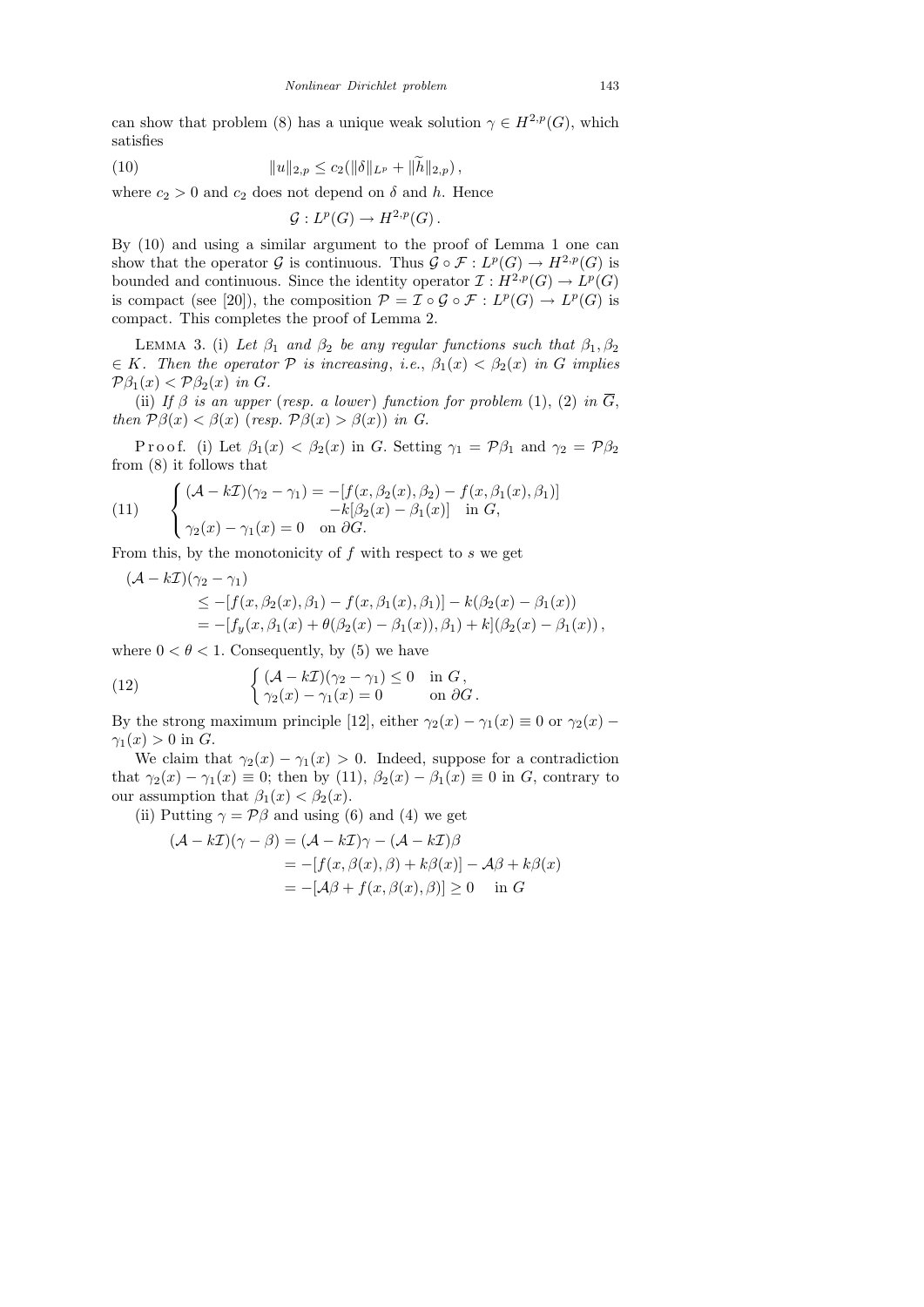### 144 S. Brzychczy

and

$$
\gamma(x) - \beta(x) = h(x) - \beta(x) \le 0 \quad \text{on } \partial G.
$$

Hence, by the strong maximum principle, either  $\gamma(x) - \beta(x) \equiv 0$  or  $\gamma(x) \beta(x) > 0$  in G. Since  $\beta$  is not a solution of (1) (when  $\beta$  is a solution of (1) then Theorem 1 holds), the case  $\gamma(x) - \beta(x) \equiv 0$  cannot occur. Hence  $\gamma(x) < \beta(x)$  in G and the proof of Lemma 3 is complete.

Proof of Theorem 1. Let  $P$  be defined as before. By induction, we define two sequences of functions  $\{u_n\}$  and  $\{v_n\}$  by setting

$$
u_1 = \mathcal{P}u_0
$$
,  $u_n = \mathcal{P}u_{n-1}$ ,  $n = 1, 2, ...$ ,  
 $v_1 = \mathcal{P}v_0$ ,  $v_n = \mathcal{P}v_{n-1}$ ,  $n = 1, 2, ...$ 

Now we show that  $\{u_n\}$  is increasing (resp.  $\{v_n\}$ ) is decreasing) and converges to a solution of problem (1), (2) in  $\overline{G}$ . Since  $u_0$  and  $v_0$  are regular, by Lemma 1 we see that  $u_n, v_n \in C^{2+\alpha}(\overline{G})$ . Since  $v_0$  is an upper function for problem  $(1)$ ,  $(2)$  in  $G$ , by Lemma 3, we obtain

$$
v_1(x) = \mathcal{P}v_0(x) < v_0(x) \quad \text{in } G.
$$

Consequently, by monotonicity of  $\mathcal P$  we get

$$
v_n(x) = \mathcal{P}v_{n-1}(x) < v_{n-1}(x) \quad \text{in } G, \ n = 1, 2, \dots
$$

Arguing as above we get  $u_{n-1}(x) < u_n(x)$  in  $\overline{G}, n = 1, 2, \ldots$  Since the operator  $P$  is monotone, by Assumption A it follows that

$$
u_1(x) = \mathcal{P}u_0(x) \le \mathcal{P}v_0(x) = v_1(x) \quad \text{in } \overline{G}
$$

and consequently  $u_n(x) \le v_n(x)$  in  $\overline{G}$ ,  $n = 1, 2, \ldots$  Therefore we get (13)  $u_0(x) < u_1(x) < \ldots < u_n(x) < \ldots < v_n(x) < \ldots < v_1(x) < v_0(x)$  in  $\overline{G}$ . By virtue of (13) we can set

(14) 
$$
\overline{v}(x) = \lim_{n \to \infty} v_n(x) \text{ for each } x \in \overline{G}
$$

and we see that  $u_0(x) \leq \overline{v}(x) \leq v_0(x)$  for  $x \in \overline{G}$ . Analogously we can define (15)  $u(x) = \lim_{n \to \infty} u_n(x)$  for each  $x \in \overline{G}$ ,

which satisfies  $u_0(x) \leq \underline{u}(x) \leq v_0(x)$  for  $x \in \overline{G}$ .

To complete the proof we must show that u and  $\overline{v}$  are regular solutions of problem (1), (2) in  $\overline{G}$ .

If we could prove that the sequences  $\{u_n\}$  and  $\{v_n\}$  are bounded in  $C^{0+\alpha}(\overline{G})$ , then since the operator  $\mathcal P$  is compact and monotone, the sequences  $\{\mathcal{P}u_n\}$  and  $\{\mathcal{P}v_n\}$  would be convergent in  $C^{0+\alpha}(\overline{G})$ .

Since it is not possible to prove that for any elliptic operator  $A$  the sequences  $\{u_n\}$  and  $\{v_n\}$  are bounded in  $C^{0+\alpha}(\overline{G})$ , we must find another way.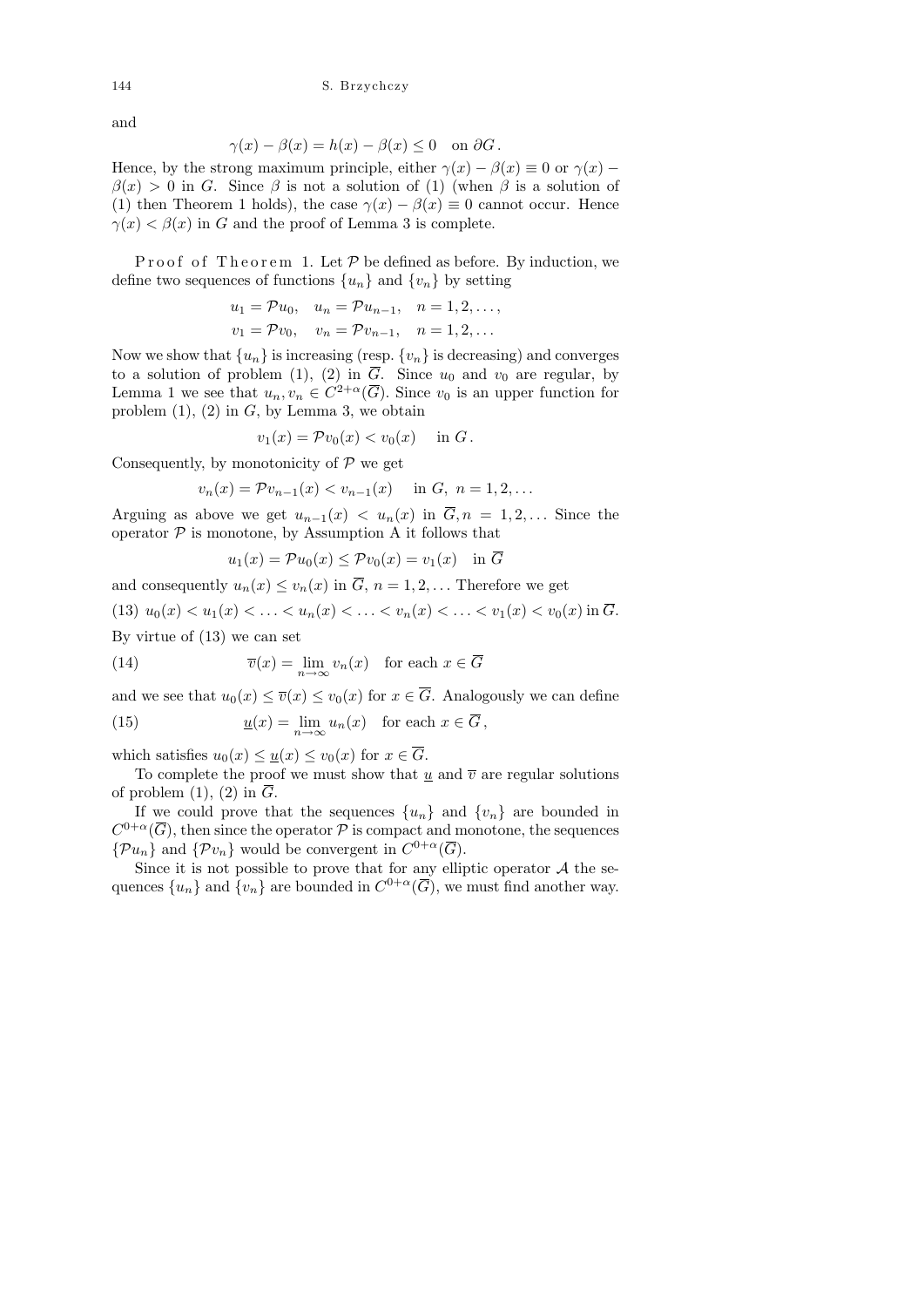The inequality (13) implies that  $\{u_n\}$  and  $\{v_n\}$  are bounded in  $L^p(G)$ . Since  $P$  is increasing and compact in  $L^p(G)$  (see Lemma 2), the sequences  $\{\mathcal{P}u_n\}$  and  $\{\mathcal{P}v_n\}$  are converging in  $L^p(G)$ . It is easy to see that

$$
\underline{u} = \lim_{n \to \infty} \mathcal{P}u_n = \lim_{n \to \infty} \mathcal{P}^2 u_{n-1} = \mathcal{P}\underline{u} \in L^p(G)
$$

and

$$
\overline{v} = \lim_{n \to \infty} \mathcal{P}v_n = \lim_{n \to \infty} \mathcal{P}^2 v_{n-1} = \mathcal{P}\overline{v} \in L^p(G).
$$

Since  $\underline{u}, \overline{v} \in L^p(G)$  and

(16) G ◦ Fu = u ,

(17) G ◦ Fv = v ,

by the Agmon–Douglis–Nirenberg theorem we obtain

(18) 
$$
\underline{u}, \overline{v} \in H^{2,p}(G).
$$

Now using the well known fact that for  $p > m$  the Sobolev space  $H^{2,p}(G)$  is continuously imbedded in  $C^{0+\alpha}(\overline{G}), 0 < \alpha < 1$  (see [9]), and by (18) we get

(19) 
$$
\underline{u}, \overline{v} \in C^{0+\alpha}(\overline{G}).
$$

Applying now the Schauder theorem to the equalities (16), (17) and by (19) we get

$$
\underline{u}, \overline{v} \in C^{2+\alpha}(\overline{G})\,.
$$

Hence  $\underline{u}$  and  $\overline{v}$  are regular solutions of problem (1), (2) in  $\overline{G}$ . Moreover, since the sequences  $\{u_n\}, \{v_n\}$  are monotone, by (13)–(15) we see that

(20) 
$$
u_0(x) \le u(x) \le \overline{v}(x) \le v_0(x)
$$
 for  $x \in \overline{G}$ .  
In general  $\psi(x) \neq \overline{\psi}(x)$ 

In general  $\underline{u}(x) \neq \overline{v}(x)$ .

Remark 1. The solutions  $\underline{u}$  and  $\overline{v}$  are minimal and maximal solutions of problem  $(1)$ ,  $(2)$  in the set K, i.e., if w is any solution of problem  $(1)$ ,  $(2)$ such that  $u_0(x) \leq w(x) \leq v_0(x)$ , then  $\underline{u}(x) \leq w(x) \leq \overline{v}(x)$  in  $\overline{G}$ .

Indeed, if w is such a solution, then  $w = \mathcal{P}w$ . Hence, by monotonicity of  ${\mathcal P}$  we have

$$
w(x) = \mathcal{P}w(x) \le \mathcal{P}v_0(x) = v_1(x) \text{ in } \overline{G}.
$$

By induction we get  $w(x) \le v_n(x)$  in  $\overline{G}$ , so  $w(x) \le \lim_{n\to\infty} v_n(x) = \overline{v}(x)$ in  $\overline{G}$ .

Arguing as above we obtain  $\underline{u}(x) = \lim_{n \to \infty} u_n(x) \leq w(x)$  in  $\overline{G}$ .

R e m a r k 2. Uniqueness of solution for a system of differential-functional equations of elliptic type has been studied by M. Malec [10]. He gave some criterion for uniqueness under stronger assumptions.

Acknowledgements. The author is grateful to the referee for valuable comments that greatly improved the original version of this paper.